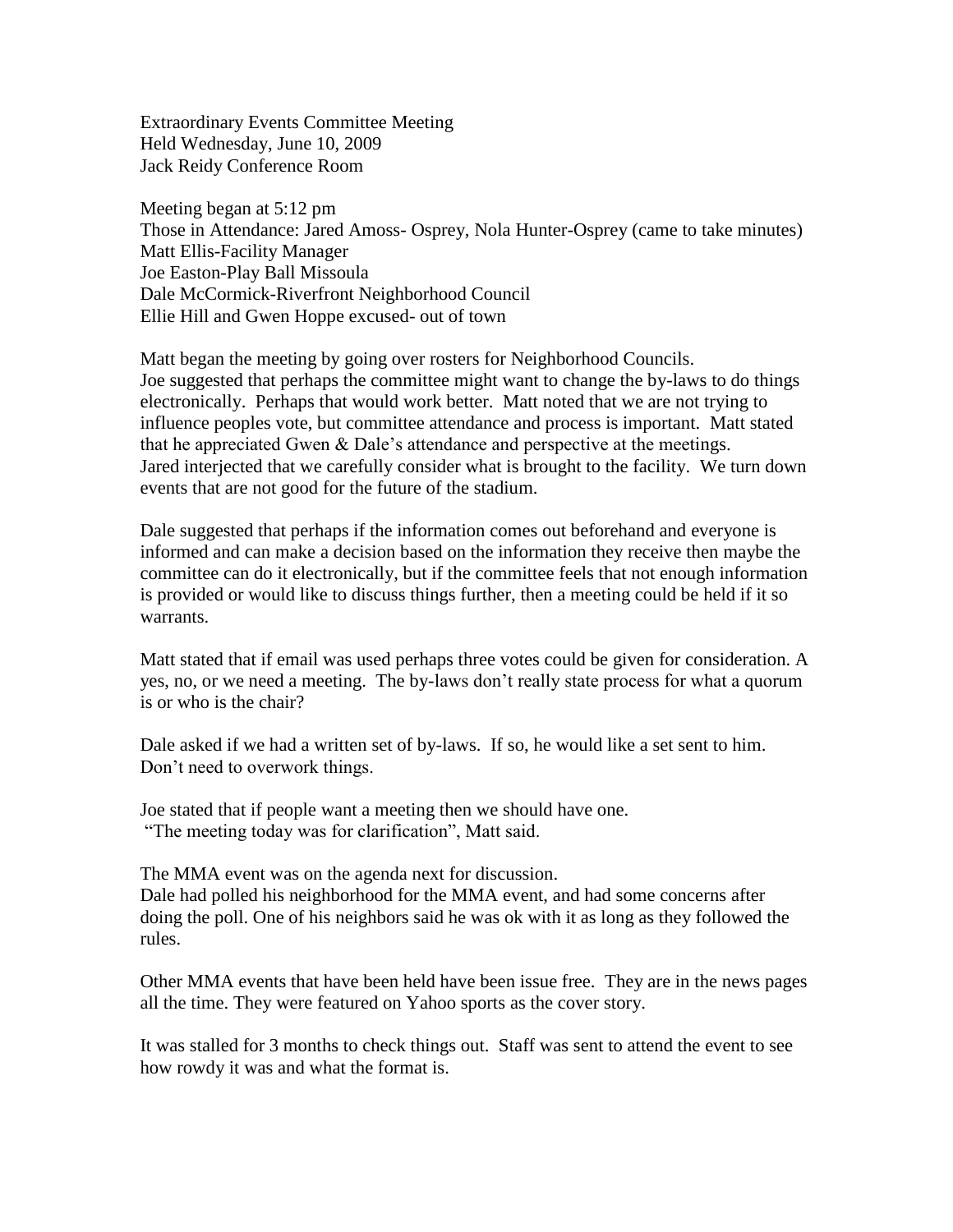Police have been asked to patrol the event.

They will not be using the video screen. Music will be played as the players enter the ring. It is being looked at as a sporting event.

Jared noted that it is not a big time production. The crowds have not been a problem at the other events where they were. MMA wanted to do hard alcohol sales and we told them no.

Extraordinary events okayed the event. After it was approved, negotiations were started. They run a professional event. They have been great to work with and have agreed to the terms.

Dale mentioned the he appreciated the effort, but thought some people would not understand the culture, and others would be ok if it was done professionally. Would be surprised if someone in the community doesn't object. Will be interesting to see reactions. We will see how it goes.

Joe said, "It appeals to my base nature."

Jared stated that they do watch out for the fighters, and seem to have their well being in mind. The Adams Center was not an option for the MMA this summer, due to the lack of air conditioning at the facility. UFC is like the NFL. UFC is the professional major leagues of the MMA.

Matt then turned the meeting over to Jared to introduce the proposed concert event which is slated for July  $21<sup>st</sup>$ .

The concert that is proposed is a Christian rock band. Approximate attendance would be 1500-2000. The information was sent out via email for people to look at the band. Joe and Dale gave their approval for the event. The others will be polled by email.

The other event up for consideration is a Charity Softball event. It has been proposed, but not sure if it will happen. Jared will keep everyone informed if it comes to be.

Joe left the meeting at 5:34 pm.

Dale asked if it was possible to perhaps do a blue grass event. Used to be a blue grass festival in town. Thought it might be a good fit. Matt stated that we're not actively going after concerts. The promoters come to us. We try to go after the youth events. We turn down proposed events like "Quiet Riot." We are a renter, not a promoter. The number one priority is baseball games during the summer. Pre-game concerts are on the agenda for this summer.